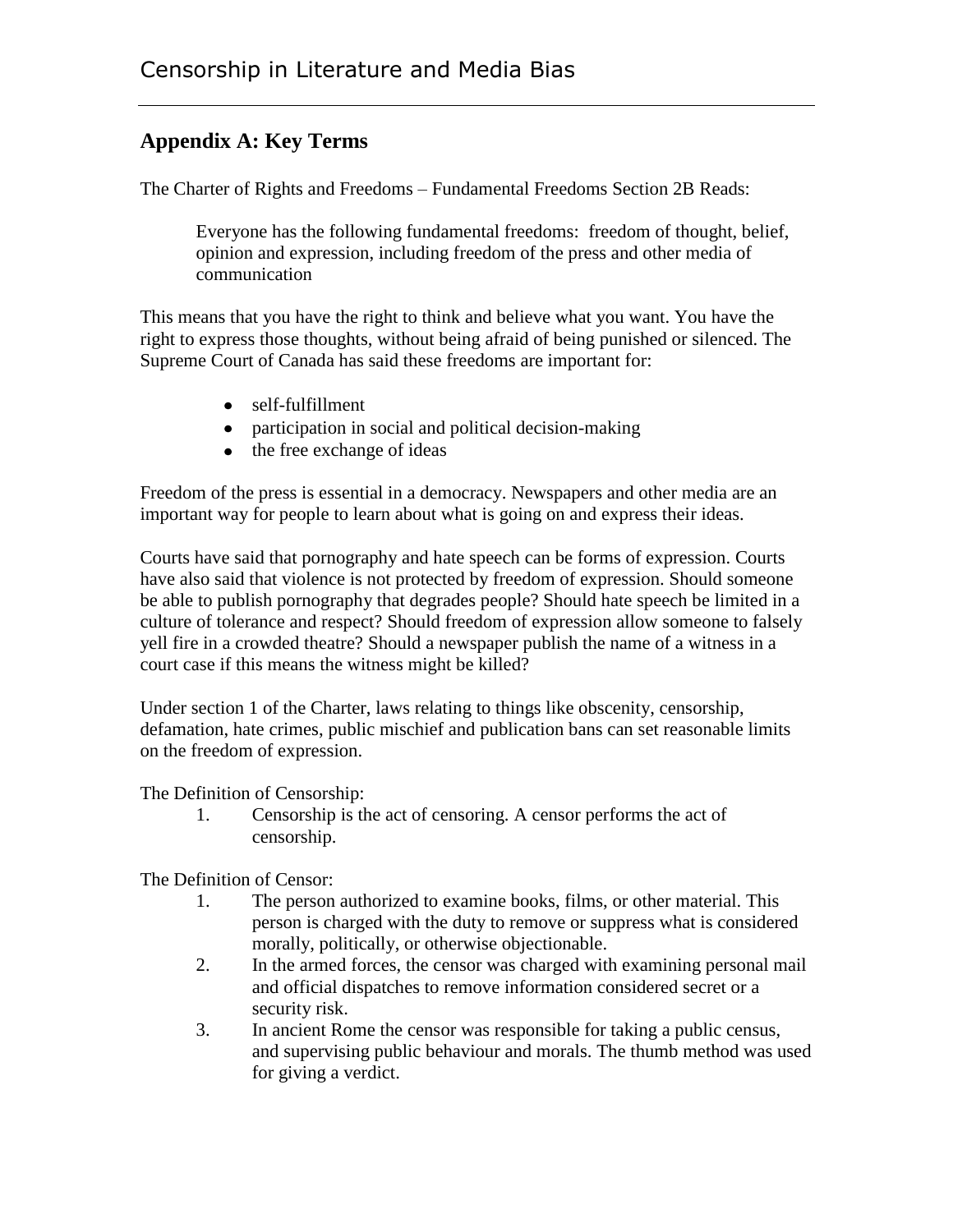## **Appendix B: Magical Person Story**

You are an editor for a very prestigious children's magazine. Each month, you put out an issue and include a "magical person story". Unfortunately, the one that was submitted by your staff writer is all wrong. The story that they have submitted is very offensive to several groups of your readers, and as you do not want to lose sales revenues, you are forced to re-write the story in-order to make your readers happy.

Start by recalling a story and making a list of all of the offensive details. Next, re-write the story to make sure that no one will be offended. The story must stay true to its original plot and character base, however, you may need to change the wording to make it more "PC".

Good luck, and have fun.

You will be sharing your story on: \_\_\_\_\_\_\_\_\_\_\_\_\_\_\_\_\_\_\_\_\_\_\_

Evaluation:

|                                                                 | Level 4                                                                     | Level 3                                                        | Level 2                                                                 | Level 1                                                                                             | Level R                                                                        |
|-----------------------------------------------------------------|-----------------------------------------------------------------------------|----------------------------------------------------------------|-------------------------------------------------------------------------|-----------------------------------------------------------------------------------------------------|--------------------------------------------------------------------------------|
| Accuracy                                                        | All of the<br>story is<br>presented and<br>accurate.                        | Most of the<br>story is<br>addressed and<br>accurate.<br>(80%) | A lot of the<br>story is<br>addressed and<br>accurate.<br>(70%)         | Some of the<br>story is<br>presented and<br>accurate. (50 -<br>$60\%$ )                             | Many details<br>are left out, or<br>too much of<br>the story is<br>changed.    |
| Offensive<br>Quality                                            | The story is<br>completely<br>PC. There is<br>no offensive<br>content left. | The story is<br>fairly PC.<br>There is one<br>offensive part.  | The story is<br>PC but there<br>are two<br>offensive<br>passages.       | There is an<br>attempt at<br>political<br>correctness<br>but there are a<br>few offensive<br>parts. | There are too<br>many<br>offensive<br>things still.<br>You need to<br>re-edit. |
| Language<br>(Mechanics,<br>spelling,<br>punctuation,<br>syntax) | There are no<br>mechanical<br>errors.                                       | There are a<br>few but they<br>are not<br>distracting.         | There are a<br>few noticeable<br>errors but the<br>message is<br>clear. | I am as aware<br>of the errors as<br>I am the<br>content.                                           | Too many<br>errors make<br>the content<br>difficult to<br>follow.              |
| Reading<br>(Tone,<br>emphasis,<br>volume, pacing)               | There is a lot<br>of tone and<br>emphasis.<br>Excellent<br>pacing.          | There is tone<br>and good<br>volume. Fairly<br>good pacing.    | There is some<br>tone variation.<br>One pacing<br>error.                | Monotone<br>reading, good<br>volume, a few<br>pacing errors.                                        | Not enough<br>tone or<br>volume.<br>Pacing errors<br>throughout.               |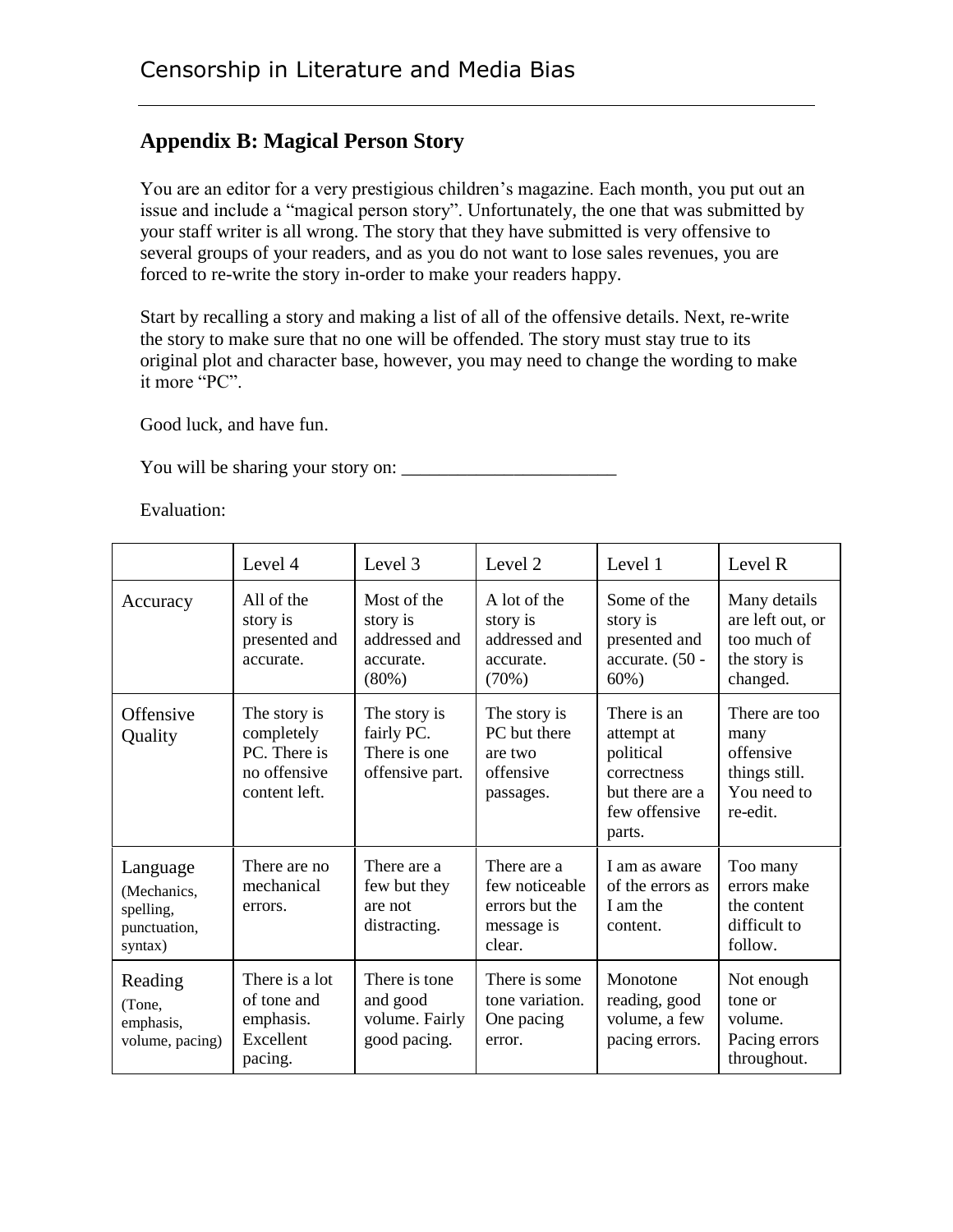## **Appendix C: Song Lyric Assignment**

You are an up and coming musician. You know that trying to break into the music industry is competitive, so you have decided to create your own angle – politically correct tunes! You plan to write a song to make it non-offensive so it appeals to the greatest number of listeners. You need to keep the listeners happy.

Start by recalling a song/rap and making a list of all of the offensive details. Next, rewrite the song/rap to make sure that no one will be offended. The song/rap must stay true to the original content and tune. However, you may need to change the wording to make it more "PC".

For the presentation, you may record your song/rap and play it, create a music video, or present it live.

Good luck, and have fun.

You will be sharing your songs/raps on: \_\_\_\_\_\_\_\_\_\_\_\_\_\_\_\_\_\_\_\_\_\_\_

Evaluation:

|                                                                  | Level 4                                                                        | Level 3                                                            | Level 2                                                                 | Level 1                                                                                             | Level R                                                                        |
|------------------------------------------------------------------|--------------------------------------------------------------------------------|--------------------------------------------------------------------|-------------------------------------------------------------------------|-----------------------------------------------------------------------------------------------------|--------------------------------------------------------------------------------|
| Accuracy                                                         | All of the<br>lyrics are<br>presented and<br>accurate.                         | Most of the<br>lyrics is<br>addressed and<br>accurate.<br>$(80\%)$ | A lot of the<br>lyrics are<br>addressed and<br>accurate.<br>(70%)       | Some of the<br>lyrics are<br>presented and<br>accurate. (50 -<br>$60\%$ )                           | Many details<br>are left out, or<br>too many of<br>the lyrics are<br>changed.  |
| Offensive<br>Quality                                             | The song/rap<br>is completely<br>PC. There is<br>no offensive<br>content left. | The song/rap<br>is fairly PC.<br>There is one<br>offensive part.   | The song/rap<br>is PC but there<br>are two<br>offensive<br>passages.    | There is an<br>attempt at<br>political<br>correctness<br>but there are a<br>few offensive<br>parts. | There are too<br>many<br>offensive<br>things still.<br>You need to<br>re-edit. |
| Language<br>(Mechanics,<br>spelling,<br>punctuation,<br>syntax)  | There are no<br>mechanical<br>errors.                                          | There are a<br>few but they<br>are not<br>distracting.             | There are a<br>few noticeable<br>errors but the<br>message is<br>clear. | I am as aware<br>of the errors as<br>I am the<br>content.                                           | Too many<br>errors make<br>the content<br>difficult to<br>follow.              |
| Presentation<br>(Tone,<br>emphasis,<br>volume, style,<br>pacing) | There is a lot<br>of tone and<br>emphasis.<br>Excellent<br>style.              | There is tone<br>and good<br>volume. Fairly<br>good style.         | There is some<br>tone and<br>volume<br>variation.                       | Monotone<br>reading, a few<br>pacing errors.                                                        | Not enough<br>tone or<br>volume. A<br>lack of<br>enthusiasm.                   |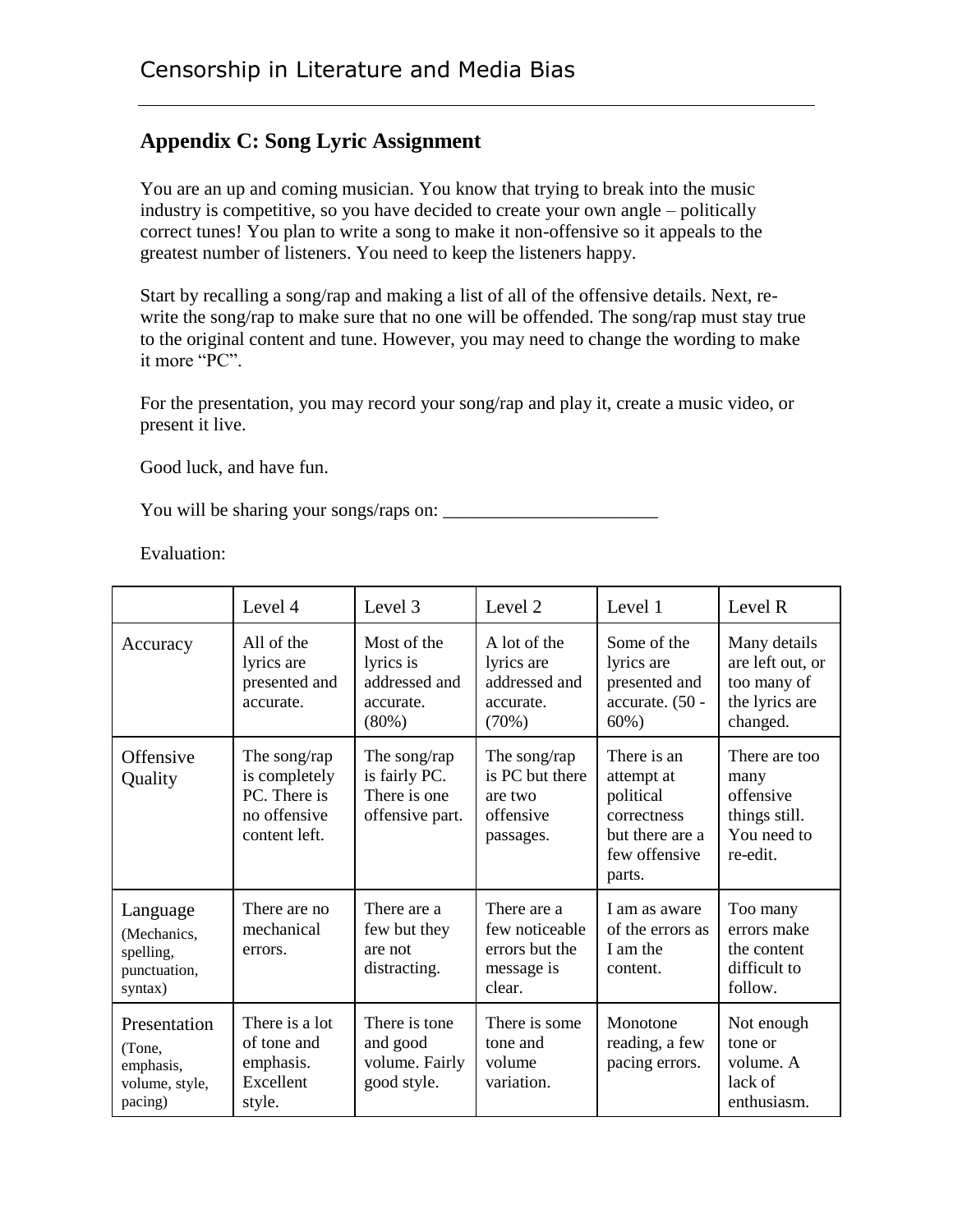## **Appendix D: ENG4C Research Assignment**

## **Censorship and Literature**

As long as humans have sought to communicate, others have sought to prevent them. Every day someone tries to restrict or control what can be said, written, sung, or broadcast. Almost every idea ever thought has proved objectionable to one person or another, and almost everyone has sometimes felt the world would be a better place if only "so and so" would go away. Censorship is always a "hot ticket" item. People don't like being told what they can and can't read, or what they can and can't write. Throughout the novel Catcher in the Rye there are several mentions of banned texts.

You would be surprised about how many controversial texts you have already read. You may also be surprised to find out about what texts people think are controversial. For this project, you are going to choose a novel which is on the "Freedom to Read" list and discuss why it has been challenged/banned and where. Also, you are going to discuss your thoughts on the issue.

Some of the first questions you should ask and answer for yourself are: what is censorship? What are my thoughts on censorship? Do I feel my text deserved to be challenged/banned?

This should be formatted as a research project. There should be appropriate headings and usage of space. All of the sections should be typed and double-spaced. Remember to submit your rough notes, with your finished product. Also, remember to proofread your work before submitting it.

The final presentation of the information should displayed on bristol board. You may want to include a picture of the cover of your novel.

The final project should be 800 – 1000 words and must be divided into the following sections:

- Censorship Define it
- *Title of your text* Briefly explain what your book is about
- Challenges Where has your text been challenged? Under what grounds? What was the outcome?
- Offensive? Who might find your text offensive and for what reasons (Think beyond those mentioned in the "Challenges" section.
- Personal Thoughts What are your thoughts on whether or not your particular text should/should not be challenged. Give reasons for your thoughts.
- $\bullet$  Work(s) Cited Page

When researching this assignment, you must use a minimum of:

**2 print sources 1 internet source**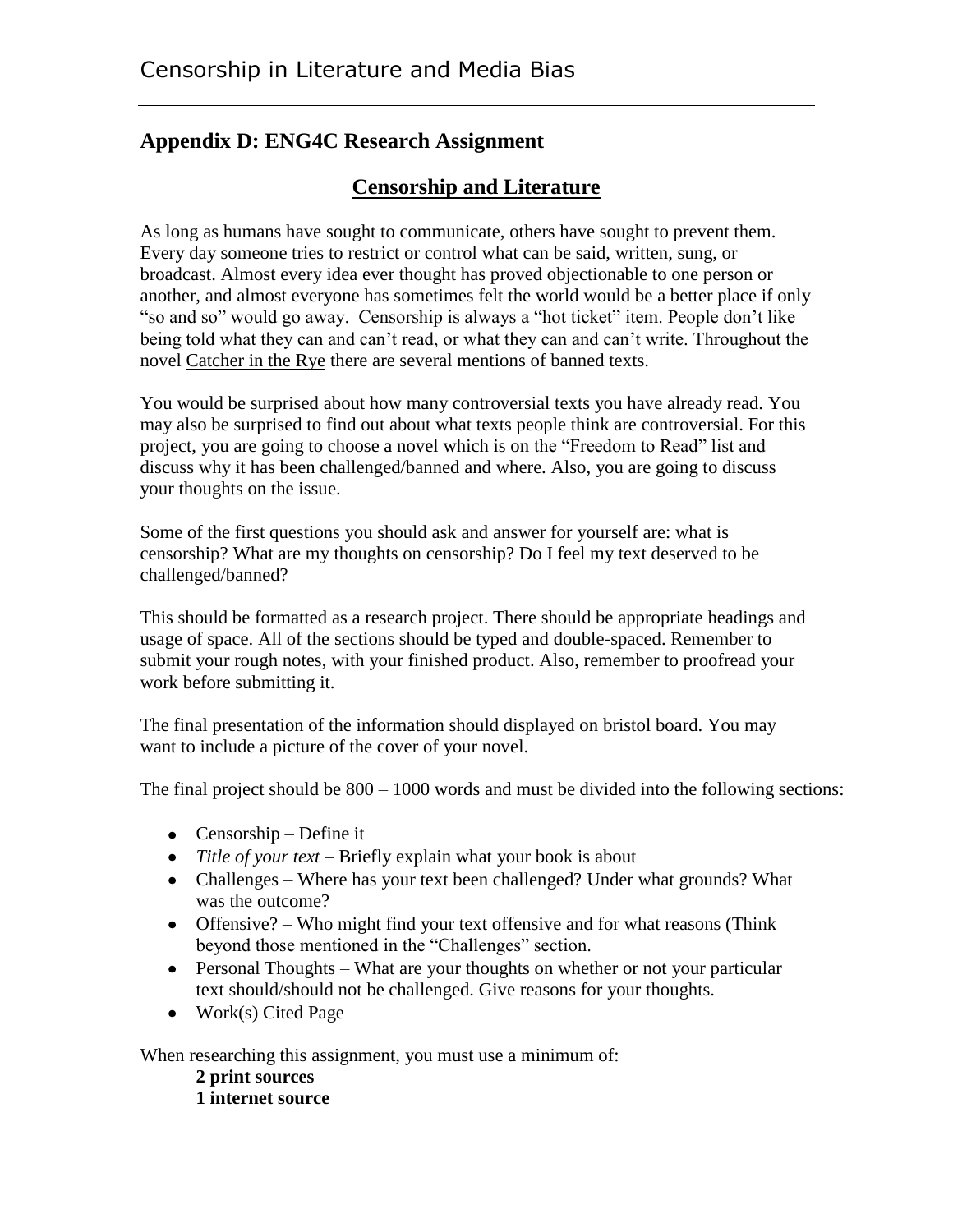The sources must be properly cited in MLA format, and a "work cited" page is a must. The purpose of this assignment is two-fold. First, you are to prove to your audience that there should or should not be censorship, and second, you are to prove that your text should or should not be censored.

**EVALUATION:** This project will be evaluated according to the rubric in Appendix E.